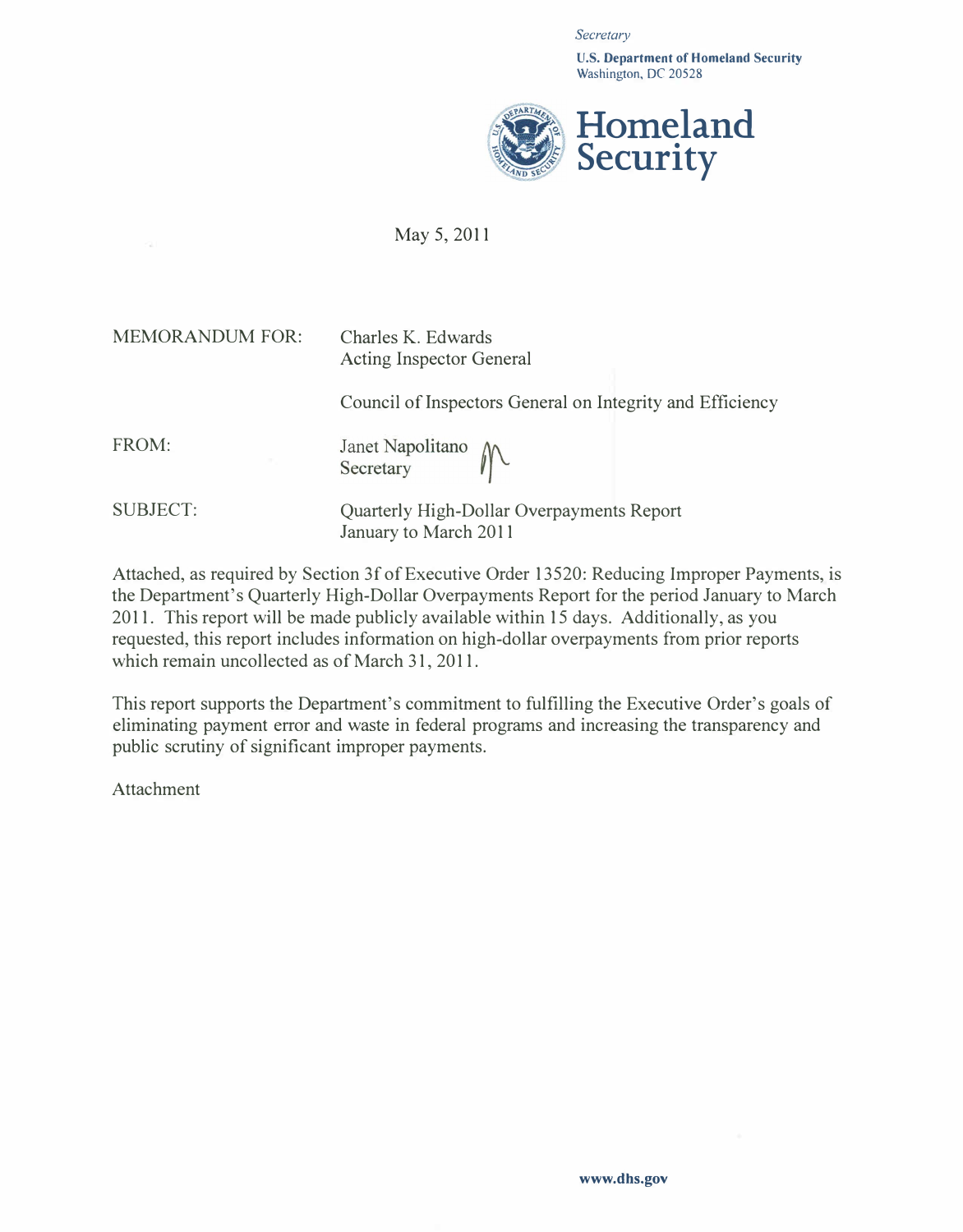### **Department of Homeland Security**

### **Quarterly High-Dollar Overpayments Report**

**for the Quarter Ending March 31, 2011**

| <b>DHS</b><br>Component | Recipient Type<br>(Entity or<br>Individual) | <b>Recipient's City/County</b> | <b>Recipient's</b><br><b>State</b> | Program(s)<br><b>Responsible</b>                                                                                                                                 | <b>Recovery Actions</b><br><b>Taken or Planned</b>            | <b>Actions to Prevent Reoccurrence</b>                                                                                                                                                                                                                                                                                                                                                                         | <b>Payment Date</b> | <b>High \$ Overpayment</b><br><b>Date Identified</b> | <b>Amount Paid</b> | <b>Correct Amount</b> |
|-------------------------|---------------------------------------------|--------------------------------|------------------------------------|------------------------------------------------------------------------------------------------------------------------------------------------------------------|---------------------------------------------------------------|----------------------------------------------------------------------------------------------------------------------------------------------------------------------------------------------------------------------------------------------------------------------------------------------------------------------------------------------------------------------------------------------------------------|---------------------|------------------------------------------------------|--------------------|-----------------------|
| CBP                     | Entity                                      | Buffalo                        | <b>NY</b>                          | Office of<br>Administration<br>(OA), Facilities<br>Engineering<br>(FM&E) Directorate                                                                             | Contacted vendor;<br>Management and overpayment collected     | Directorate reviewing internal procedures on creating<br>obligations and payments, particularly as they relate to<br>leases for real property.                                                                                                                                                                                                                                                                 | January 7, 2011     | February 4, 2011                                     | \$97,646.01        | \$0.00                |
| CBP                     | Entity                                      | Vienna                         | VA                                 | Office of<br>Technology,<br>Innovation and<br>Acquisition (OTIA),<br>Office of<br>Information and<br>Technology (OIT)<br>and Office of<br>Administration<br>(OA) | Contacted vendor;<br>overpayment collected                    | Training of program office staff responsible for entering<br>goods receipt information to use current invoice<br>amounts not cumulative amounts. Similar training<br>given to the designated billing office that released the<br>improper payment. Future payments will be examined<br>thoroughly before payments are released.                                                                                | March 21, 2011      | March 22, 2011                                       | \$396.170.25       | \$25,835.17           |
| ICE                     | Entity                                      | Reston                         | VA                                 | <b>BFC</b>                                                                                                                                                       | Vendor returned funds through<br>a Returned EFT Schedule      | Implement a control which will prevent payments which<br>have begun but not completed payment certification<br>from being selected for payment on another Treasury<br>schedule. Update procedures and train certifiers on<br>the need to complete without interruption all payment<br>scheduling procedures.                                                                                                   | January 28, 2011    | January 28, 2011                                     | \$171,340.44       | \$0.00                |
| ICE                     | Entity                                      | Miami                          | FL                                 | <b>BFC</b>                                                                                                                                                       | Vendor returned funds through<br>a Returned EFT Schedule      | Implement a control which will prevent payments which<br>have begun but not completed payment certification<br>from being selected for payment on another Treasury<br>schedule. Update procedures and train certifiers on<br>the need to complete without interruption all payment<br>scheduling procedures. Note: Total represents 15<br>payments of \$87,710.00 made to the same company<br>on the same day. | January 28, 2011    | January 28, 2011                                     | \$1,315,650.00     | \$0.00                |
| <b>NPPD</b>             | Entity                                      | Palo Alto                      | CA                                 | <b>NPPD</b>                                                                                                                                                      | Contacted vendor;<br>overpayment collected                    | The finance center communicated to the field office the<br>need to track service period of performance within the<br>obligation. Training given to field office staff to<br>approve only NPPD's portion of services on invoices<br>involving multiple DHS Components.                                                                                                                                          | January 24, 2011    | January 24, 2011                                     | \$578,635.78       | \$314,807.56          |
| <b>NPPD</b>             | Entity                                      | Atlanta                        | GA                                 | <b>BFC</b>                                                                                                                                                       | Vendor returned funds through<br>a Returned EFT Schedule      | Implement a control which will prevent payments which<br>have begun but not completed payment certification<br>from being selected for payment on another Treasury<br>schedule. Update procedures and train certifiers on<br>the need to complete without interruption all payment<br>scheduling procedures.                                                                                                   | January 28, 2011    | January 28, 2011                                     | \$64,804.00        | \$0.00                |
| <b>NPPD</b>             | Entity                                      | Albuquerque                    | <b>NM</b>                          | Service (FPS)                                                                                                                                                    | Federal Protective Contacted vendor;<br>overpayment collected | The finance center communicated to the field office the<br>need to track service period of performance within the<br>obligation. The vendor invoiced FPS twice for the<br>same services under two separate invoices, which<br>were approved by NPPD.                                                                                                                                                           | January 25, 2011    | February 4, 2011                                     | \$155,442.60       | \$0.00                |
| <b>NPPD</b>             | Entity                                      | Newport                        | R <sub>1</sub>                     | <b>NPPD</b>                                                                                                                                                      | Vendor returned funds through<br>a Returned EFT Schedule      | The finance center communicated to the field office the<br>need to track service period of performance within the<br>obligation. The vendor invoiced NPPD for the same<br>services under two separate invoices, which were<br>approved by NPPD.                                                                                                                                                                | March 2, 2011       | March 11, 2011                                       | \$25,368.75        | \$0.00                |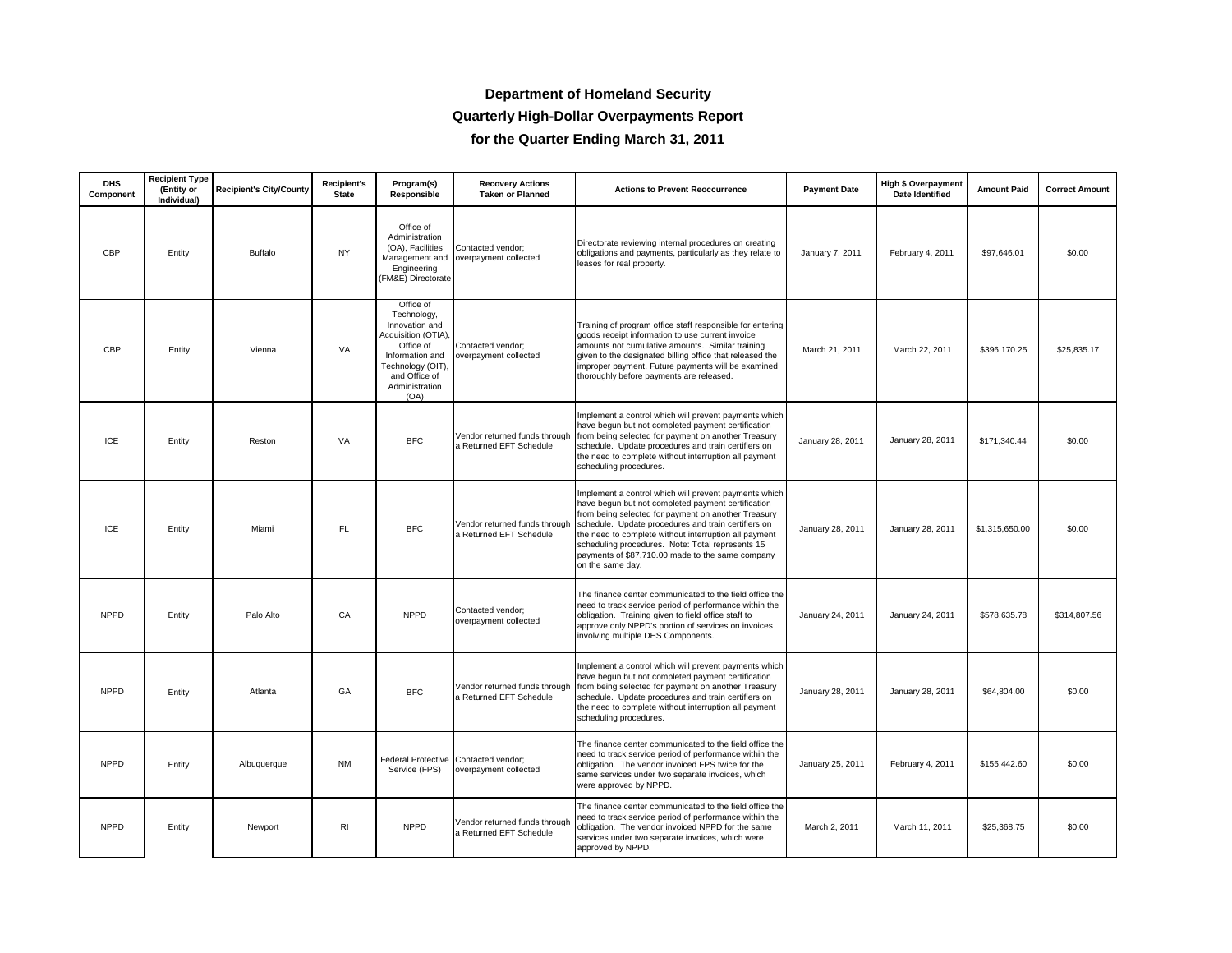| S&T         | Entity | Woburn      | MA             | <b>BFC</b>                                     | Vendor returned funds through<br>a Returned EFT Schedule                                                                          | Finance center - To verify vendor ID and banking<br>information during payment process. Note:<br>Overpayment was identified while in transit to the US<br>Treasury but could not be pulled back.                                                           | March 15, 2011     | March 14, 2011    | \$158,246.37 | \$0.00       |
|-------------|--------|-------------|----------------|------------------------------------------------|-----------------------------------------------------------------------------------------------------------------------------------|------------------------------------------------------------------------------------------------------------------------------------------------------------------------------------------------------------------------------------------------------------|--------------------|-------------------|--------------|--------------|
| S&T         | Entity | Woburn      | MA             | <b>BFC</b>                                     | Vendor returned funds through<br>a Returned EFT Schedule                                                                          | Finance center - To verify vendor ID and banking<br>information during payment process.                                                                                                                                                                    | March 28, 2011     | March 29, 2011    | \$158,246.37 | \$0.00       |
| <b>USCG</b> | Entity | Miami       | Florida        | Air Station Miami                              | Contacted vendor who<br>confirmed overpayment;<br>Pay List' with automatic offset<br>of overpayment on next invoice at month-end. | Further training has been given in the stop payment<br>process regarding return email validation of all stop pay<br>vendor added to USCG 'Do Not requests. Additionally, training has been given in<br>research of payment history where payments are made | September 25, 2010 | January 10, 2011  | \$76,740.37  | \$38,177,37  |
| <b>USCG</b> | Entity | Culpeper    | Virginia       | Deepwater Horizon                              | Contacted vendor:<br>overpayment collected                                                                                        | Explained to the Contracting Officer the importance of<br>entering invoices into the imaging system correctly so<br>that control checks can prevent duplicate payments.<br>Reinforced to contracting officer the submission of<br>valid invoices.          | December 28, 2010  | January 10, 2011  | \$97,299.86  | \$48,649.93  |
| <b>USCG</b> | Entity | Charlotte   | North Carolina | <b>Branch</b>                                  | Telecom Services Contacted vendor:<br>overpayment collected                                                                       | Explained to the Contracting Officer the importance of<br>entering invoices into the imaging system correctly so<br>that control checks can prevent duplicate payments.<br>Reinforced to contracting officer the submission of<br>valid invoices.          | December 8, 2010   | January 10, 2011  | \$475,370.62 | \$236,036.80 |
| <b>USCG</b> | Entity | Bakersfield | CA             | Acquisition,<br>Construction &<br>Improvements | Contacted vendor:<br>overpayment collected                                                                                        | Vendor required to submit future invoices using<br>separate identifying numbers in order to prevent<br>duplication.                                                                                                                                        | January 5, 2011    | January 5, 2011   | \$98,157.00  | \$32,719.00  |
| <b>USCG</b> | Entity | Herndon     | VA             | Operating<br>Expenses                          | Vendor contacted USCG;<br>overpayment collected                                                                                   | Evaluate existing controls and work with Contracting to<br>identify legal and appropriate ways to strengthen<br>controls.                                                                                                                                  | February 11, 2011  | February 11, 2011 | \$100,032.56 | \$0.00       |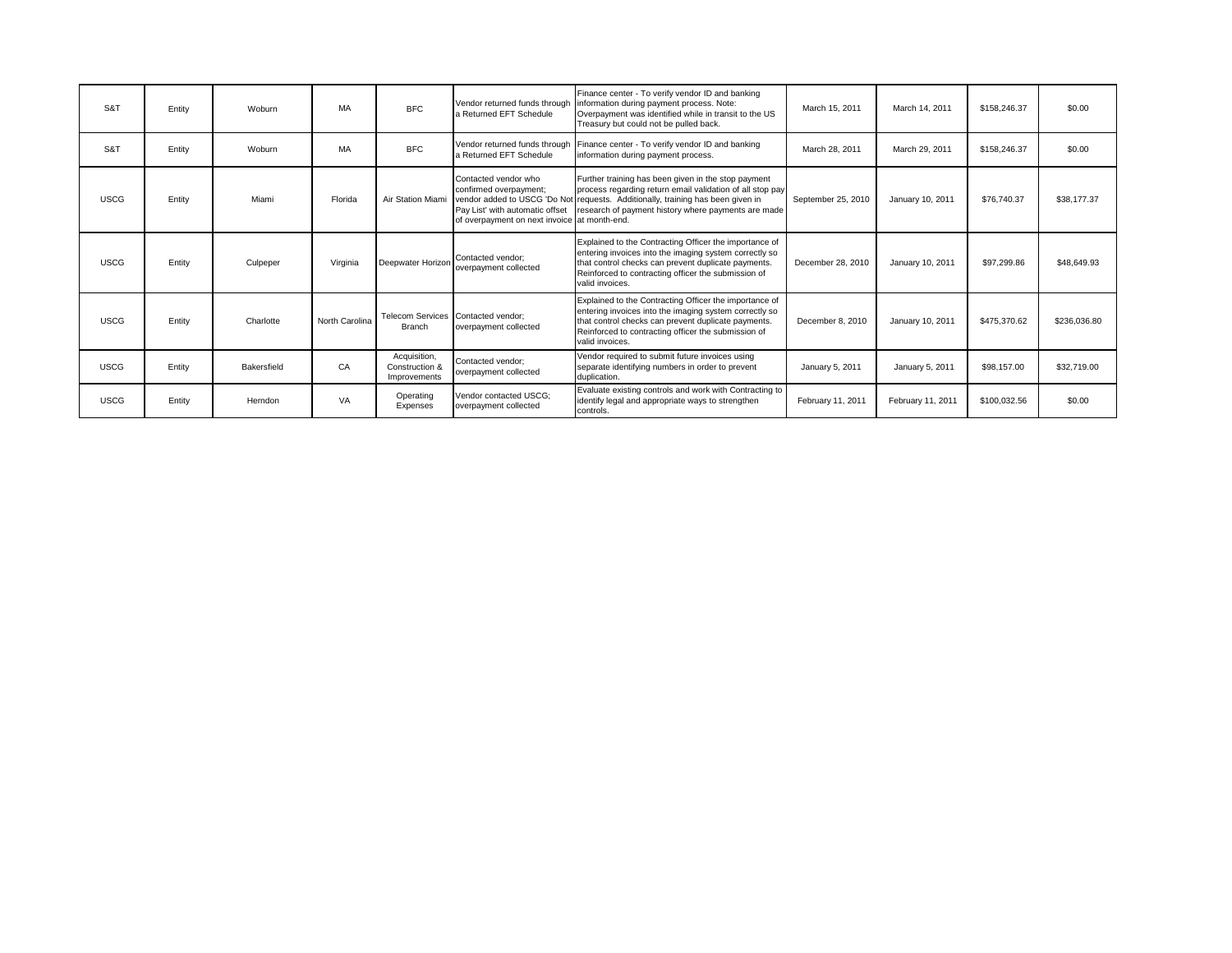#### **Department of Homeland Security Quarterly High-Dollar Overpayments Corrective Action for OCFO for the Quarter Ending March 31, 2011**

| <b>DHS</b><br>Component | Recipient<br>Type<br>(Entity or<br>Individual) | High \$<br><b>Overpayment Date</b><br><b>Identified</b> | <b>Amount Paid</b> | Recovered | Detailed Information to Why the<br><b>Overpayment Occurred</b>                                                                                                                                                                                                                                                                                                                                | Source that Identified Error            | <b>Detailed description to how Payment</b><br>was Identified                                                                                                                                                                                                                                                                                           | <b>Detailed Corrective Action Plans</b>                                                                                                                                                                                                                                                                                                                                             | <b>Date Corrective Action</b><br>Planned/Implemented                                                | Tied to the A-123 process                                                                                                                      |
|-------------------------|------------------------------------------------|---------------------------------------------------------|--------------------|-----------|-----------------------------------------------------------------------------------------------------------------------------------------------------------------------------------------------------------------------------------------------------------------------------------------------------------------------------------------------------------------------------------------------|-----------------------------------------|--------------------------------------------------------------------------------------------------------------------------------------------------------------------------------------------------------------------------------------------------------------------------------------------------------------------------------------------------------|-------------------------------------------------------------------------------------------------------------------------------------------------------------------------------------------------------------------------------------------------------------------------------------------------------------------------------------------------------------------------------------|-----------------------------------------------------------------------------------------------------|------------------------------------------------------------------------------------------------------------------------------------------------|
| CBP                     | Entity                                         | February 4, 2011                                        | \$97,646.01        | Yes       | Office of Administration (OA).<br>Facilities Management and<br>Engineering (FM&E), Dallas Facilities<br>Office created a lease for real<br>property that was already established<br>by the Indianapolis Facilities Office.                                                                                                                                                                    | Recipient self-reported<br>overpayments | The vendor contacted OA when the<br>duplicate payment was received.                                                                                                                                                                                                                                                                                    | OA / FM&E Directorate is reviewing<br>internal procedures on establishing<br>leases for real property.                                                                                                                                                                                                                                                                              | TBD                                                                                                 | Section II: Standards, C - Control<br>Activities                                                                                               |
| CBP                     | Entity                                         | March 22, 2011                                          | \$396.170.25       | Yes       | The vendor's invoice included 2<br>columns of amounts, one for the<br>current billing period and one for the<br>accumulated billing under the<br>contract. The amount under the<br>accumulated billing was used as the<br>current invoice amount in error.                                                                                                                                    | Recipient self-reported<br>overpayment  | The vendor contacted OA when the<br>duplicate payment was received.                                                                                                                                                                                                                                                                                    | The program office responsible for<br>entering the goods receipt information<br>was informed of this incorrect posting.<br>The designated billing office that<br>released the improper payment was<br>informed of this incorrect posting.<br>Future payments will be examined<br>thoroughly before payments are<br>released.                                                        | March 2011                                                                                          | Section II: Standards, C - Control<br>Activities                                                                                               |
| ICE                     | Entity                                         | January 28, 2011                                        | \$171,340.44       | Yes       | The duplicate payments were the<br>result of two employees running<br>portions of the schedule process at<br>the same time. The logic in the<br>PM204 process currently checks to<br>determine that the PM103 is current<br>and in synch with the PM102 for the<br>user before generating a payment file,<br>but the validation does not check<br>against other users processing<br>payments  | Other                                   | BFC/IMPB received a call from a vendor<br>regarding a duplicate payment received.<br>The supervisor researched the issue and<br>discovered that there were multiple<br>duplicate payments when she started<br>reviewing the payment schedules. At this<br>point, BFC got Savantage involved and<br>we were able to identify each duplicate<br>payment. | A system fix (SIR) is being put in place<br>n FFMS. The logic in the PM204<br>process currently checks to determine<br>that the PM103 is current and in synch<br>with the PM102 for the user before<br>generating a payment file. Additional<br>validation logic will be added to check<br>against other user's payment<br>processing to determine if there is any<br>duplication.  | January 28, 2011 -<br>Planned Currently ICE is<br>waiting for SIR 5695 to be<br>released in FFMS    | Control weaknesses relating to<br>he preparation and submission of<br>payment schedules were<br>identified during the FY2010<br>Payment TOE.   |
| ICE                     | Entity                                         | January 28, 2011                                        | \$1,315,650.00     | Yes       | The duplicate payments were the<br>result of two employees running<br>portions of the schedule process at<br>the same time. The logic in the<br>PM204 process currently checks to<br>determine that the PM103 is current<br>and in synch with the PM102 for the<br>user before generating a payment file,<br>but the validation does not check<br>against other users processing<br>payments. | Other                                   | BFC/IMPB received a call from a vendor<br>regarding a duplicate payment received.<br>The supervisor researched the issue and<br>discovered that there were multiple<br>duplicate payments when she started<br>reviewing the payment schedules. At this<br>point, BFC got Savantage involved and<br>we were able to identify each duplicate<br>payment. | A system fix (SIR) is being put in place<br>in FFMS. The logic in the PM204<br>process currently checks to determine<br>that the PM103 is current and in synch<br>with the PM102 for the user before<br>generating a payment file. Additional<br>validation logic will be added to check<br>against other user's payment<br>processing to determine if there is any<br>duplication. | January 28, 2011 -<br>Planned Currently ICE is<br>waiting for SIR 5695 to be<br>released in FFMS    | Control weaknesses relating to<br>he preparation and submission of<br>payment schedules were<br>dentified during the FY2010<br>Payment TOE.    |
| <b>NPPD</b>             | Entity                                         | January 24, 2011                                        | \$578,635.78       | Yes       | The vendor invoices both S&T and<br>NPPD for services under the same<br>invoice. NPPD not only approved<br>their portion of the invoice, but<br>approved S&Ts portion as well.                                                                                                                                                                                                                | Other                                   | S&T, another customer of BFC's, sent a<br>reminder that they were paying a portion<br>of the invoice and NPPD was paying a<br>portion. This triggered the Accounting<br>Technician to look into the<br>invoice/payment for both S&T and NPPD<br>and they discovered that NPPD had<br>approved the invoice for the full amount.                         | NPPD offset overpayment on invoice<br>EP00388433. The finance center<br>communicated to the field office the<br>need to track service period of<br>performance within the obligation.                                                                                                                                                                                               | ICE: February 16, 2011<br>Planned                                                                   | Control weaknesses relating to<br>the partial payment of invoices<br>and the 3 way match were<br>identified during the FY 2010<br>Payment TOE. |
| <b>NPPD</b>             | Entity                                         | January 28, 2011                                        | \$64,804.00        | Yes       | The duplicate payments were the<br>result of two employees running<br>portions of the schedule process at<br>the same time. The logic in the<br>PM204 process currently checks to<br>determine that the PM103 is current<br>and in synch with the PM102 for the<br>user before generating a payment file,<br>but the validation does not check<br>against other users processing<br>payments. | Other                                   | BFC/IMPB received a call from a vendor<br>regarding a duplicate payment received.<br>The supervisor researched the issue and<br>discovered that there were multiple<br>duplicate payments when she started<br>reviewing the payment schedules. At this<br>point, BFC got Savantage involved and<br>we were able to identify each duplicate<br>payment. | A system fix (SIR) is being put in place<br>in FFMS. The logic in the PM204<br>process currently checks to determine<br>that the PM103 is current and in synch<br>with the PM102 for the user before<br>generating a payment file. Additional<br>validation logic will be added to check<br>against other user's payment<br>processing to determine if there is any<br>duplication. | ICE: January 28, 2011<br>Planned Currently ICE is<br>waiting for SIR 5695 to be<br>released in FFMS | Control weaknesses relating to<br>he preparation and submission of<br>payment schedules were<br>dentified during the FY2010<br>Payment TOE.    |
| <b>NPPD</b>             | Entity                                         | February 4, 2011                                        | \$155,442.60       | Yes       | Vendor invoiced FPS for the same<br>services under two different invoice<br>numbers                                                                                                                                                                                                                                                                                                           | Recipient self-reported<br>overpayments | Vendor contacted BFC regarding<br>duplicate payment for same service<br>period.                                                                                                                                                                                                                                                                        | AR created and vendor returned funds<br>via check. The finance center<br>communicated to the field office the<br>need to track service period of<br>performance within the obligation.                                                                                                                                                                                              | ICE: February 4, 2011<br>Planned                                                                    | Control weaknesses relating to<br>the 3 way match were identified<br>during the FY 2010 Payment TOE                                            |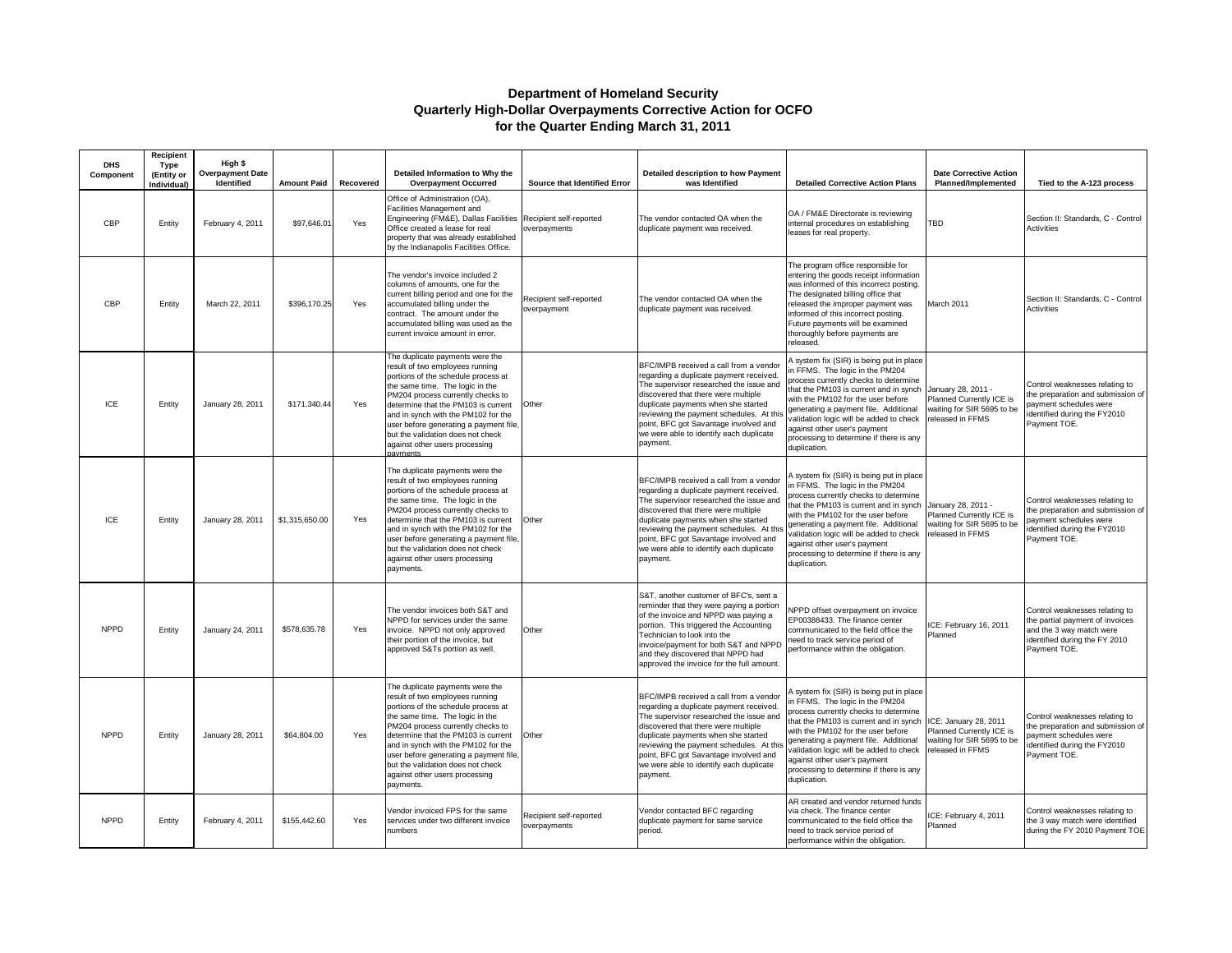| <b>NPPD</b> | Entity | March 4, 2011     | \$25,368.75  | Yes        | Vendor invoiced NPPD for the same<br>services under two different invoice<br>numbers                                                                                                                                                                                                                                                                                                                                                                                                                                                | Recipient self-reported<br>overpayments | Vendor contacted BFC regarding<br>duplicate payment for same service<br>period.                                                                                                                     | Vendor returned funds through a<br>Cancelled EFT Schedule. The finance<br>center communicated to the field office<br>the need to track service period of<br>performance within the obligation.                                                                                                                                                                           | ICE: March 11, 2011<br>Planned     | Control weaknesses relating to<br>the 3 way match were identified<br>during the FY 2010 Payment TOE                                                                                                                                  |
|-------------|--------|-------------------|--------------|------------|-------------------------------------------------------------------------------------------------------------------------------------------------------------------------------------------------------------------------------------------------------------------------------------------------------------------------------------------------------------------------------------------------------------------------------------------------------------------------------------------------------------------------------------|-----------------------------------------|-----------------------------------------------------------------------------------------------------------------------------------------------------------------------------------------------------|--------------------------------------------------------------------------------------------------------------------------------------------------------------------------------------------------------------------------------------------------------------------------------------------------------------------------------------------------------------------------|------------------------------------|--------------------------------------------------------------------------------------------------------------------------------------------------------------------------------------------------------------------------------------|
| S&T         | Entity | March 14, 2011    | \$158,246.37 | Yes        | Wrong Vendor ID was paid. The<br>Vendor ID used to make the payment<br>was not closely reviewed against the<br>vendor information on the invoice.                                                                                                                                                                                                                                                                                                                                                                                   | Other                                   | Accounting Technician was reviewing the<br>payment record after the payment had<br>been transmitted to Treasury and realized<br>that he had selected the incorrect Vendor<br>ID in FFMS.            | Finance center - To verify vendor ID<br>and banking information during<br>payment process.                                                                                                                                                                                                                                                                               | ICE: March 14, 2011<br>Planned     | Control weaknesses regarding<br>payments to the correct vendor<br>and the correct vendor account<br>were identified during the FY2010<br>Payment TOE.                                                                                |
| S&T         | Entity | March 29, 2011    | \$158,246.37 | Yes        | This payment record shell was<br>approved and certified because the<br>original payment had been cancelled.<br>We were awaiting FARs to open a line<br>on the obligation so we could void the<br>shell. In the meantime, staff set the<br>release flag to "No" to ensure a<br>payment would not go out. In error<br>another staff member changed the<br>release flag to "Yes" because the<br>proper process and research was not<br>performed to determine why the<br>release flag had been set to "No" for<br>this payment record. | Other                                   | Supervisor, monitoring the return of the<br>original payment and the subsequent<br>processing, accessed FFMS to verify the<br>staff and realized that the payment had<br>erroneously been released. | Finance center - To verify vendor ID<br>and banking information during<br>payment process. All PM003 records<br>with a release flag set to 'No' must be<br>thoroughly researched.                                                                                                                                                                                        | ICE: March 29,2011<br>Planned      | Control weaknesses regarding<br>payments to the correct vendor<br>and the correct vendor account<br>were identified during the FY2010<br>Payment TOE.                                                                                |
| <b>USCG</b> | Entity | January 10, 2011  | \$76,740.37  | No         | Original payment for Invoice #<br>100531 dated 09/20/10 was<br>processed on 9/25/10 without the<br>discount. Revised Invoice #<br>100531R, also dated 9/20/10, was<br>processed offline through SPS to<br>capture a vendor discount while the<br>system was down for month end close<br>outs. A stop pay request was<br>submitted for the first payment but<br>action was not successfully taken to<br>cancel the first payment.                                                                                                    | Component post-payment<br>eview         | Error was received from Coast Guard<br>Field Unit Reconciler citing duplicate<br>charge against the PO.                                                                                             | Owner of the company contacted on<br>January 18, 2011 and confirmed<br>duplicate overpayment. Company<br>added to USCG's 'Do Not Pay List' with<br>automatic offset of overpayment on<br>next invoice. Additional training of<br>technician and ACO staff on the<br>process.                                                                                             | April 4, 2011                      | Internal controls are being re-<br>evaluated so that the information<br>and communication component is<br>efficient. Communication of<br>employees control related duties<br>and responsibilities are being<br>reinforced.           |
| <b>USCG</b> | Entity | January 10, 2010  | \$97,299.86  | Yes        | The Contracting Officer submitted<br>invoice #201047 twice to FINCEN<br>under different order numbers for the<br>same contract number. The first<br>payment was submitted on 12/2/10<br>and the second payment was<br>submitted 12/23/10. Both invoices<br>were paid.                                                                                                                                                                                                                                                               | Other                                   | On 01/10/11 an email was received from<br>the Contracting Officer informing Coast<br>Guard that invoice #201047 was paid<br>twice.                                                                  | Explained to the Contracting Officer<br>the importance of entering invoices<br>correctly so that WINS internal control<br>checks can prevent duplicate<br>payments. Reinforced with KO the<br>submission of valid invoices.                                                                                                                                              | Implemented on January<br>28, 2011 | Added Corrective Action Plan to<br>the Internal Control process by<br>issuing an updated checklist.<br>Doing so will strengthen external<br>communications with the<br>contracting officers as well as<br>improve internal controls. |
| <b>USCG</b> | Entity | January 10, 2010  | \$475,370.82 | Yes        | The vendor submitted invoice<br>#SOI1001934 with different invoice<br>dates to the Contracting Officer; one<br>on 6/30/10 and one on 10/25/10. The<br>Contracting Officer submitted the first<br>invoice on 10/29/10 and the other<br>nvoice on 1/5/11.                                                                                                                                                                                                                                                                             | Other                                   | Duplicate payment of invoice<br>#SOI1001934 was identified on 1/10/11<br>when a subsequent valid invoice<br>submitted for payment was researched.                                                   | Notified Contracting Officer of<br>duplicate invoice #SOI1001934 and<br>explained the importance of entering<br>invoices correctly so that WINS<br>internal control checks can prevent<br>duplicate payments. Reinforced with<br>KO the submission of valid invoices.                                                                                                    | implemented on January<br>28, 2011 | Added Corrective Action Plan to<br>the Internal Control process by<br>issuing an updated checklist.<br>Doing so will strengthen external<br>communications with the<br>contracting officers as well as<br>improve internal controls. |
| <b>USCG</b> | Entity | January 5, 2011   | \$98,157.00  | Yes        | Vendor submitted three (3) duplicate<br>invoices                                                                                                                                                                                                                                                                                                                                                                                                                                                                                    | Other                                   | Contracting Specialist discovered<br>duplicate payments during review of the<br>contract                                                                                                            | Vendor is required to submit future<br>invoices using separate identifying<br>numbers                                                                                                                                                                                                                                                                                    | January 5, 2011                    |                                                                                                                                                                                                                                      |
| <b>USCG</b> | Entity | February 11, 2011 | \$100,032.56 | <b>YES</b> | Vendor's Sub-Contractor falsified<br>billings for services performed at<br>Coast Guard. The Vendor billed<br>Coast Guard for the amounts<br>erroneously submitted by the Sub-<br>Contractor.                                                                                                                                                                                                                                                                                                                                        | Recipient self-reported<br>overpayments | Vendor's Internal Audit department<br>discovered the falsified billing and<br>returned overpayment back to Coast<br>Guard.                                                                          | Coast Guard will continue to match<br>Sub-Contractor time sheets to Vendor<br>Invoices to ensure validity of<br>payments. The Coast Guard's<br>Financial Management office will also<br>work with the Contracting office to<br>identify legal and appropriate means<br>for verifying contractor hours to<br>reasonably prevent this overpayment<br>from happening again. | September 30, 2011                 |                                                                                                                                                                                                                                      |